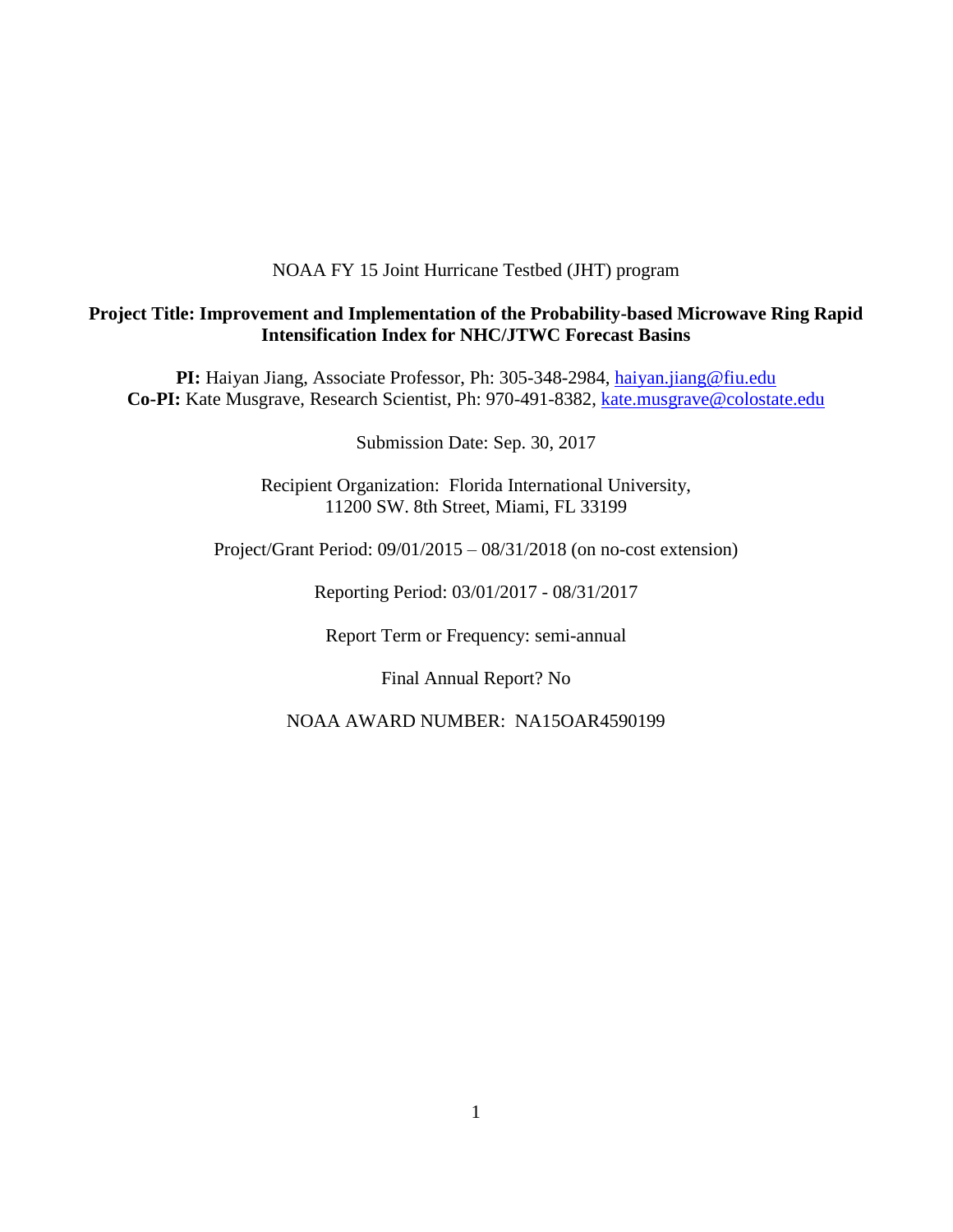# **1. ACCOMPLISHMENTS**

This project is under a one-year no-cost extension. The major proposed goal was to improve the probability-based tropical cyclone (TC) rapid intensification (RI) forecast method under our JHT FY-13 project by adding two additional 37 GHz predictors on top of the original the 37 GHz ring and three 85 GHz predictors. The final product is called the **probability-based microwave ring RI index (hereafter PMWRing RII).** It was proposed to implement the PMWRing RII in the NHC and JTWC forecast basins, including Atlantic (ATL), Eastern & Central North Pacific (EPA), North Western Pacific (NWP), North Indian Ocean (NIO), and Southern Hemisphere (SH) basins. Under this major goal, there were five tasks proposed. Please see the table below for the planned vs. actuals for these tasks.

| <b>Tasks</b> | Planned                            | Actuals                                             |
|--------------|------------------------------------|-----------------------------------------------------|
| Task 1       | Collecting historical microwave    | Completed, although we made some changes from       |
|              | data from AMSR-E, SSM/I, and       | the original plan. We chose to we choose to treat   |
|              | SSMIS and calibrating their        | each sensor differently to avoid the sensor inter-  |
|              | $T_B$ 's to be compatible with TMI | calibration and different sensor resolution issue.  |
|              | $T_R$ 's                           | The sample size is large enough for each sensor.    |
| Task 2       | (CIRA) Generating the SHIPS        | Completed for North Hemisphere basins (ATL,         |
|              | RI developmental dataset for       | EPA, NWP & NIO) and Southern Hemisphere(SH)         |
|              | <b>JHT</b> basins                  | hasin                                               |
| Task 3       | Development of the PMWRing         | Completed for North Hemisphere basins (ATL,         |
|              | RII for each basin                 | EPA, NWP & NIO) and Southern Hemisphere(SH)         |
|              |                                    | basin                                               |
| Task 4       | Real-time testing at NHC and       | Real-time testing has been completed for the 2016   |
|              | <b>JTWC</b>                        | season and is ongoing for the 2017 season for       |
|              |                                    | ATL, EPA, NWP & NIO basins; The SH basin's          |
|              |                                    | real-time testing code has been implemented. But    |
|              |                                    | there is no storm yet. We are waiting for the SH    |
|              |                                    | TC season to be started around Nov. 2017.           |
| Task 5       | Evaluate the real-time testing     | We have finished evaluation of 2016's real-time     |
|              | results and refine the index       | results. Problems were identified and the algorithm |
|              | based on lessons learned           | was refined based on the solution of the problems,  |
|              |                                    | as we presented at the IHC.                         |

There were 6 milestones proposed for year-1 and 7 milestones for year-2. All 6 milestones for year-1 have been completed as planned. Please see the table below.

| <b>Milestones</b> | <b>Planned</b>                       | <b>Actuals</b>       |
|-------------------|--------------------------------------|----------------------|
| for year-1        |                                      |                      |
| Milestone 1       | FIU: Generate the developmental      | Completed as planned |
| (Sep 2015)        | microwave data including TMI, AMSR-  |                      |
|                   | E, SSM/I, and SSMIS data for ATL,    |                      |
|                   | EPA, NWP and NIO basins; CIRA:       |                      |
|                   | Generate the developmental SHIPS RII |                      |
|                   | dataset for NWP and NIO basins       |                      |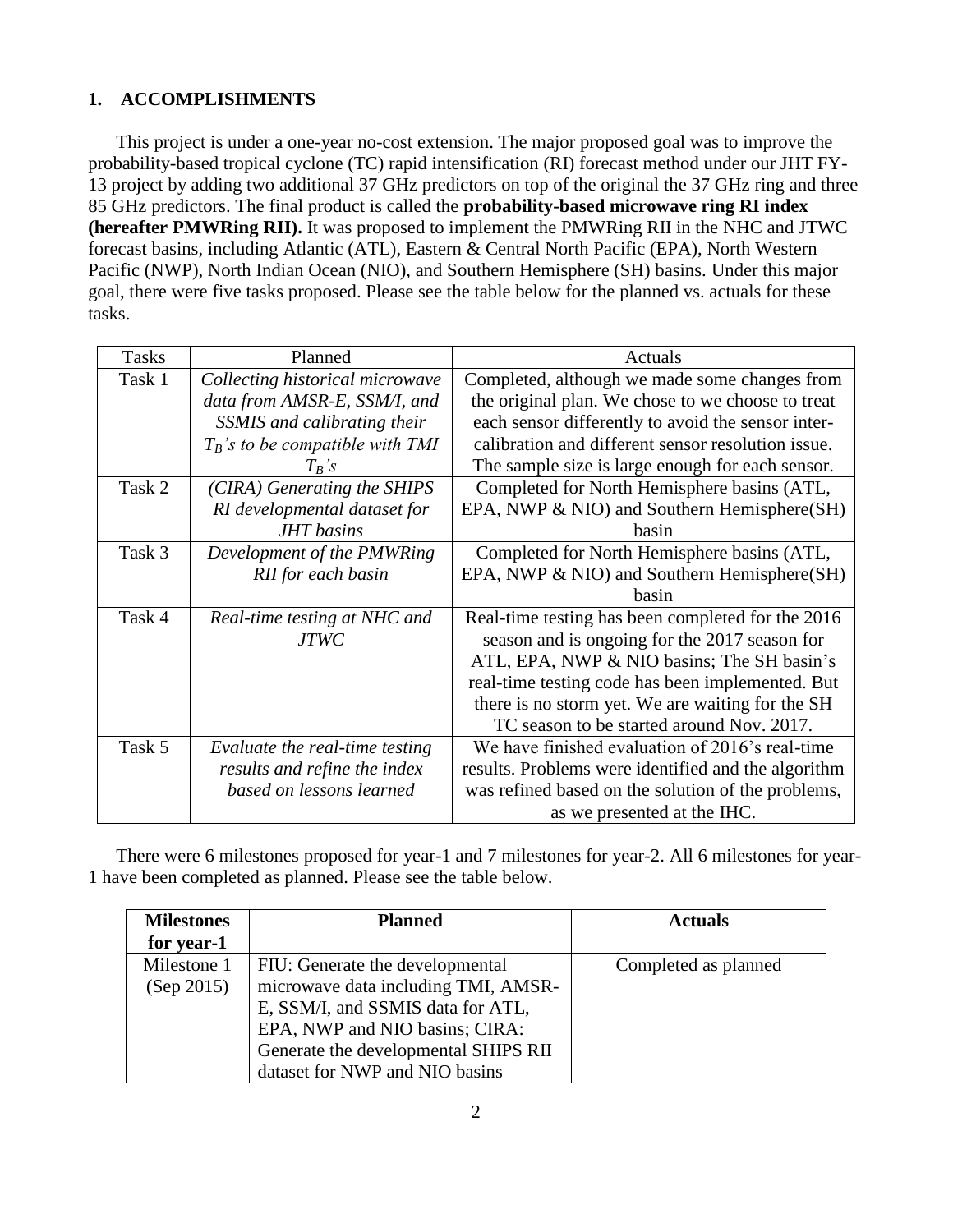| Milestone 2       | FIU: develop RI thresholds for SHIPS     | Completed as planned              |
|-------------------|------------------------------------------|-----------------------------------|
| (Nov 2015)        | RII and microwave predictors for ATL,    |                                   |
|                   | EPA, NWP and NIO basins                  |                                   |
| Milestone 3       | Begin development of the PMWRing         | Completed as planned              |
| (Jan 2016)        | RII for ATL, EPA, and NWP/NIO            |                                   |
|                   | basins                                   |                                   |
| Milestone 4       | Present preliminary results at the IHC;  | Completed as planned              |
| (Mar 2016)        | Mid-year report                          |                                   |
| Milestone 5       | Complete the algorithm development       | Completed as planned              |
| (May 2016)        | and implement the real-time testing      |                                   |
|                   | code for 2016 Hurricane/Typhoon          |                                   |
|                   | season in ATL, EPA, NWP, and NIO         |                                   |
|                   | basins                                   |                                   |
| Milestone 6       | Real-time testing in ATL, EPA, NWP,      | Completed as planned              |
| (June 2016-       | and NIO basins                           |                                   |
| Nov 2016)         |                                          |                                   |
| <b>Milestones</b> | <b>Planned</b>                           | <b>Actuals</b>                    |
| for year-2        |                                          |                                   |
| Milestone 1       | FIU:<br>the<br>developmental<br>Generate | Completed as planned              |
| (Sep 2016)        | microwave data including TMI, AMSR-      |                                   |
|                   | E, SSM/I, and SSMIS data for SH;         |                                   |
|                   | CIRA: Generate the<br>developmental      |                                   |
|                   | <b>SHIPS RII dataset for SH</b>          |                                   |
| Milestone 2       | FIU: develop RI thresholds for SHIPS     | Completed as planned              |
| (Nov 2016)        | RII and microwave predictors for SH      |                                   |
| Milestone 3       | Complete development of the              | The SH basin's real-time          |
| (Dec 2016)        | PMWRing RII and implement the real-      | testing code has been             |
|                   | time testing code for 2017 TC season     | implemented. But there is no      |
|                   | for SH;                                  | storm yet. We are waiting for     |
|                   |                                          | the SH TC season to be started    |
|                   |                                          | around Nov. 2017.                 |
| Milestone 4       | Evaluate the year-1 testing results for  | Completed as planned              |
| (Jan 2017)        | ATL, EPA, NWP, and NIO basins            |                                   |
| Milestone 5       | Adjust the index based on real-time      | Completed as planned              |
| (Mar 2017)        | testing results; Present preliminary     |                                   |
|                   | results at the IHC                       |                                   |
| Milestone 6       | Complete the algorithm refinement and    | Not started yet. Will do it after |
| (Jun 2017)        | implement the real-time testing code for | 2017 season's real-time testing   |
|                   | 2017 Hurricane/Typhoon season in all     | in all basins.                    |
|                   | northern hemisphere basins               |                                   |
|                   |                                          |                                   |
| Milestone 7       | Year 2 final report                      | This report                       |
| $(Jul-Aug)$       |                                          |                                   |

This project has provided training and professional development opportunities for two post-doctoral research scientists (Jon Zawislak and Cheng Tao) and two graduate students (Yongxian Pei and Margie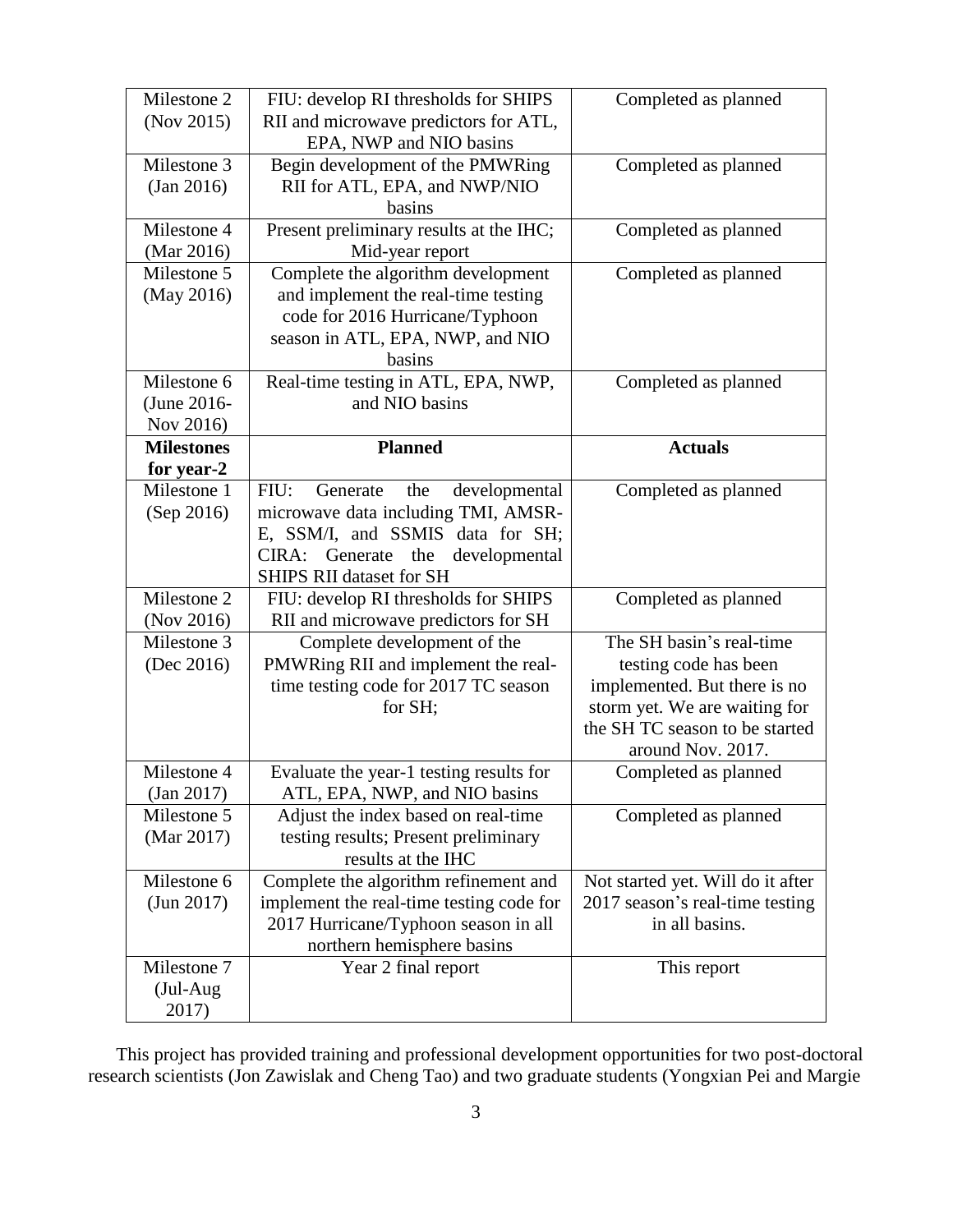Kieper). The results of the real-time RI index have been disseminated to NHC  $\&$  JTWC points of contact through emails and a website at<http://tcpf.fiu.edu/JHT/> during 2016 & 2017 hurricane/Typhoon season. Publications and conference presentations have also been made (please see the following section).

## **2. PRODUCTS**

There were two products/deliverables proposed. See the table below for the planned vs. actuals:

| products/deliverables | Planned                  | Actuals                                                                      |
|-----------------------|--------------------------|------------------------------------------------------------------------------|
| Product 1             | Code (in IDL) that will  | Not completely finished yet                                                  |
|                       | produce the PMWRing      |                                                                              |
|                       | RI index                 |                                                                              |
| Product 2             | A detailed document of   | The document for predicting RI using the                                     |
|                       | the guidance for running | PMWRing RI index with the SHIPS RI                                           |
|                       | the code, and predicting | index has been completed. The document of                                    |
|                       | RI using the 37 GHz      | the guidance for running the code will be                                    |
|                       | index with the SHIPS RI  | done at the ending period of this project by                                 |
|                       | index                    | closely collaborating with NHC/JTWC folks.                                   |
| Product 3             | Not planned              | 1) A product of the FIU PMWRing RI Index                                     |
|                       |                          | 2) A real-time RI forecast website:                                          |
|                       |                          | $\frac{http://tcpf.fiu.edu/JHT/3)}{http://tcpf.fiu.edu/JHT/3)}$ Publications |
|                       |                          | (please see the list below)                                                  |

*Publications and presentations from this reporting period:*

- Jiang, H., J. P. Zagrodnik, C. Tao, and E. J. Zipser 2017: What type of precipitation is represented by different color regions in the NRL 37 GHz color tropical cyclone product? *J. Geophys. Res.*, in revision.
- Tao, C., H. Jiang, and J. Zawislak 2016: The Relative Importance of Stratiform and Convective Rainfall in Rapidly Intensifying Tropical Cyclones, *Mon. Wea. Rev*., **145**, 795-809.
- Rogers, R. F., J. Zhang, Zawislak, J., H. Jiang, G. R. Alvey III, E. J. Zipser, and S. Stevenson, 2016: Observations of the structure and evolution of Hurricane Edouard (2014) during intensity change. Part II: Kinematic structure and the distribution of deep convection. *Mon. Wea. Rev*., **144**, 3355–3376.
- Zawislak, J., H. Jiang, G. R. Alvey III, E. J. Zipser, R. F. Rogers, J. Zhang, and S. Stevenson, 2016: Observations of the structure and evolution of Hurricane Edouard (2014) during intensity change. Part I: Relationship between the thermodynamic structure and precipitation. *Mon. Wea. Rev*., **144**, 3333–3354.
- Jiang, H., B. You, and C. Tao 2017: Estimation of Tropical Cyclone Intensity Using Satellite Passive Microwave Observations. 71 *st Interdepartmental Hurricane Conference/2017 Tropical Cyclone Research Forum*, Mar 14-16, 2017.
- Jiang, H., J. Zawislak, Y. Pei, C. Tao, K. Musgrave, and G. Chirokova 2017: JHT Project 3: "Improvement and Implementation of the Probability-based Microwave Ring Rapid Intensification Index for NHC/JTWC Forecast Basins" 71*st Interdepartmental Hurricane Conference/2017 Tropical Cyclone Research Forum*, Mar 14-16, 2017.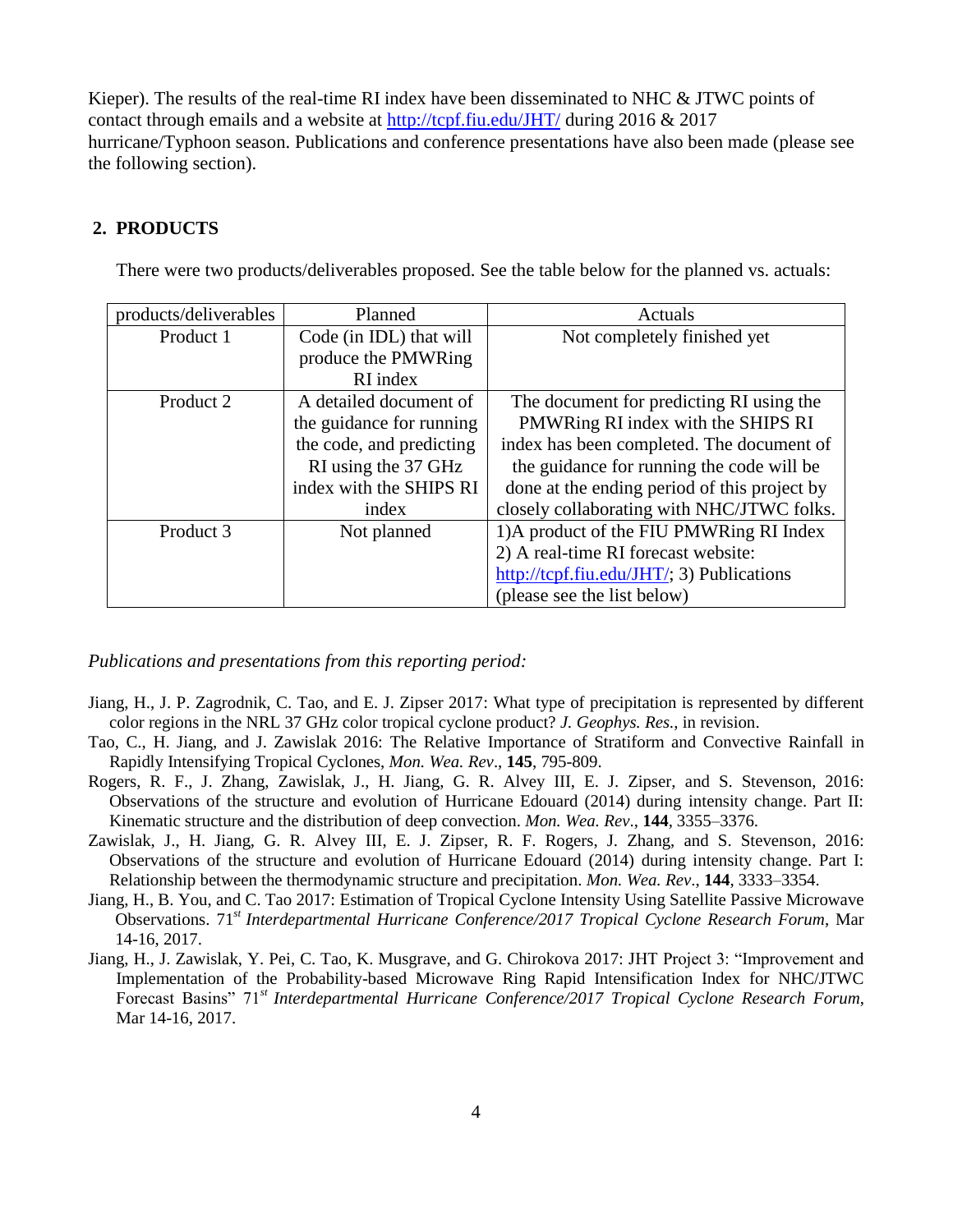#### **3. PARTICIPANTS & OTHER COLLABORATING ORGANIZATIONS**

Individuals have worked on this project include Haiyan Jiang (PI), Jon Zawislak (research scientist), Cheng Tao (Postdoc Research Associate), Yongxian Pei (PhD student), and Margie Kieper (PhD student). There have been no changes in the PI and senior/key personnel since the last reporting period. FIU is partnering with CSU CIRA on this project. NHC points of contact (Chris Landsea, John Cangialosi, and Stacy Stewart) and JTWC point of contact (Brian DeCicco) have been involved.

## **4. IMPACT**

According to the evaluation results of 2016 real-time testing & post-season re-run, our algorithm was able to provide a higher probability of detection (POD) in AL, EP, and WP basins and a lower false alarm ratio (FAR) in the WP basin than the SHIPS RII. The impact of this project on the prediction of rapid intensification in SH will be assessed later in year 3 as part of the evaluation of realtime testing results. The education and professional training impact is addressed in Section 1. None of the FIU portion of the budget has been spent in foreign countries.

#### **5. CHANGES/PROBLEMS**

No significant changes have occurred in the planned/completed work of the project.

### **6. SPECIAL REPORTING REQUIREMENTS**

*a. The project's Readiness Level:*

Current: RL 6-7 At the start of project: RL 3

*b. Transition to operations activities and summary of testbed-related collaborations, activities, and outcomes:* 

The quasi-real-time testing of the PMWRing RI index (RII) for ATL and EPA basins for NHC and NWP & NIO basins for JTWC has started in June 2016 and is still ongoing. The real-time forecasts are provided to NHC/JTWC points of contact through emails (only when a positive RI forecast is made) and our JHT project webpage (http://tcpf.fiu.edu/JHT/).

*c. Has the project been approved for testbed testing yet? What was transitioned to NOAA?*

Yes, the project has been approved for testbed testing. But it wasn't transitioned to NOAA because NHC and/or JTWC haven't decided to either transition it or not. The final decision will be made after this project is completed.

*d. Test plans for the 2017 Hurricane/Typhoon season:*

I. What **concepts/techniques** will be tested? What is the scope of testing (what will be tested, what won't be tested)?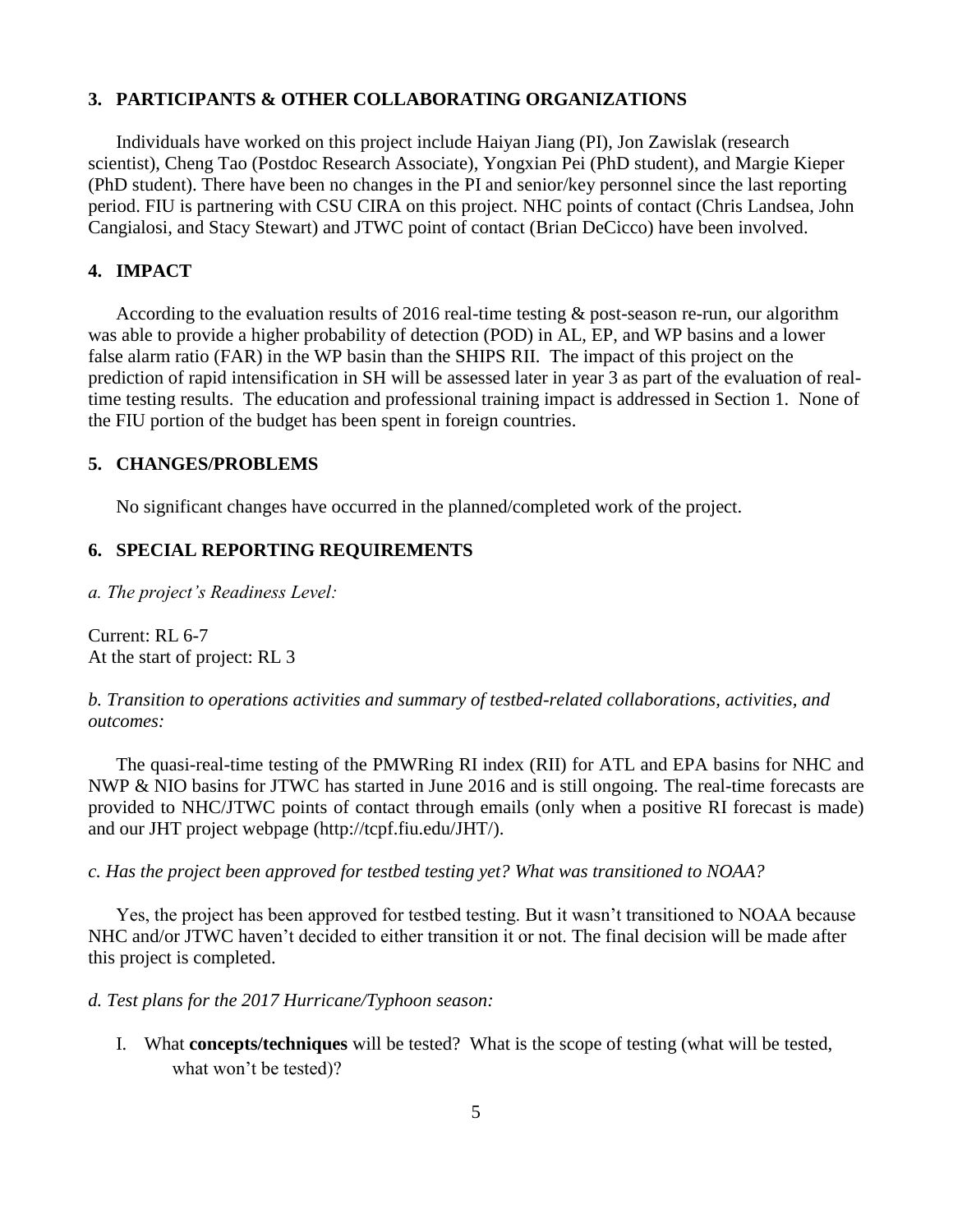The PMWRing RII is being tested for RI forecasts in AL, EP/CP, WP/IO, & SH basins. We are testing the code for reading different microwave satellite data. We also test the strategy of using SHIPS RII as a criterion in generating our probability output.

II. **How** will they be tested? What **tasks** (processes and procedures) and activities will be performed, what preparatory work has to happen to make it ready for testing, and what will occur during the experimental testing?

We are running the real-time code separately for each basin and each satellite sensor. The real-time forecasts are provided to NHC/JTWC points of contact through emails (only when a positive RI forecast is made) and our JHT project webpage (http://tcpf.fiu.edu/JHT/).

- III. **When** will it be tested? What are **schedules and milestones** for all tasks described in section II that need to occur leading up to testing, during testing, and after testing? For AL, EP/CP, and WP/IO basins, the 2017 testing started on June 1, 2017. For the SH, the code has been implemented since June 1, 2017, but the formal testing will be starting on Nov. 1, 2017 when the TC season starts in SH. We are on a 1-yr no-cost extension of this funding. That way, we'll continue the real-time testing till the NH 2017 hurricane/Typhoon season ends at around Nov. 1, 2017 and till the SH TC season ends at around Apr. 30, 2017. For the schedules/milestones, please see the table in section 1.
- IV. **Where** will it be tested? Will it be done at the PI location or a NOAA location?

The testing code runs at FIU, the PI's location.

V. Who are the key **stakeholders** involved in testing (PIs, testbed support staff, testbed manager, forecasters, etc.)? Briefly what are their **roles and responsibilities**?

The PI and her research team will be responsible for maintaining the testing code  $\&$ running; NHC Points of Contact Stacy Stewart, John Cangialosi, and Chris Landsea and JTWC Point of Contact Brian deCicco will help evaluate the real-time results.

VI. What **testing resources** will be needed from each participant (hardware, software, data flow, internet connectivity, office space, video teleconferencing, etc.), and who will provide them?

FIU will provide all the hardware & software for testing.